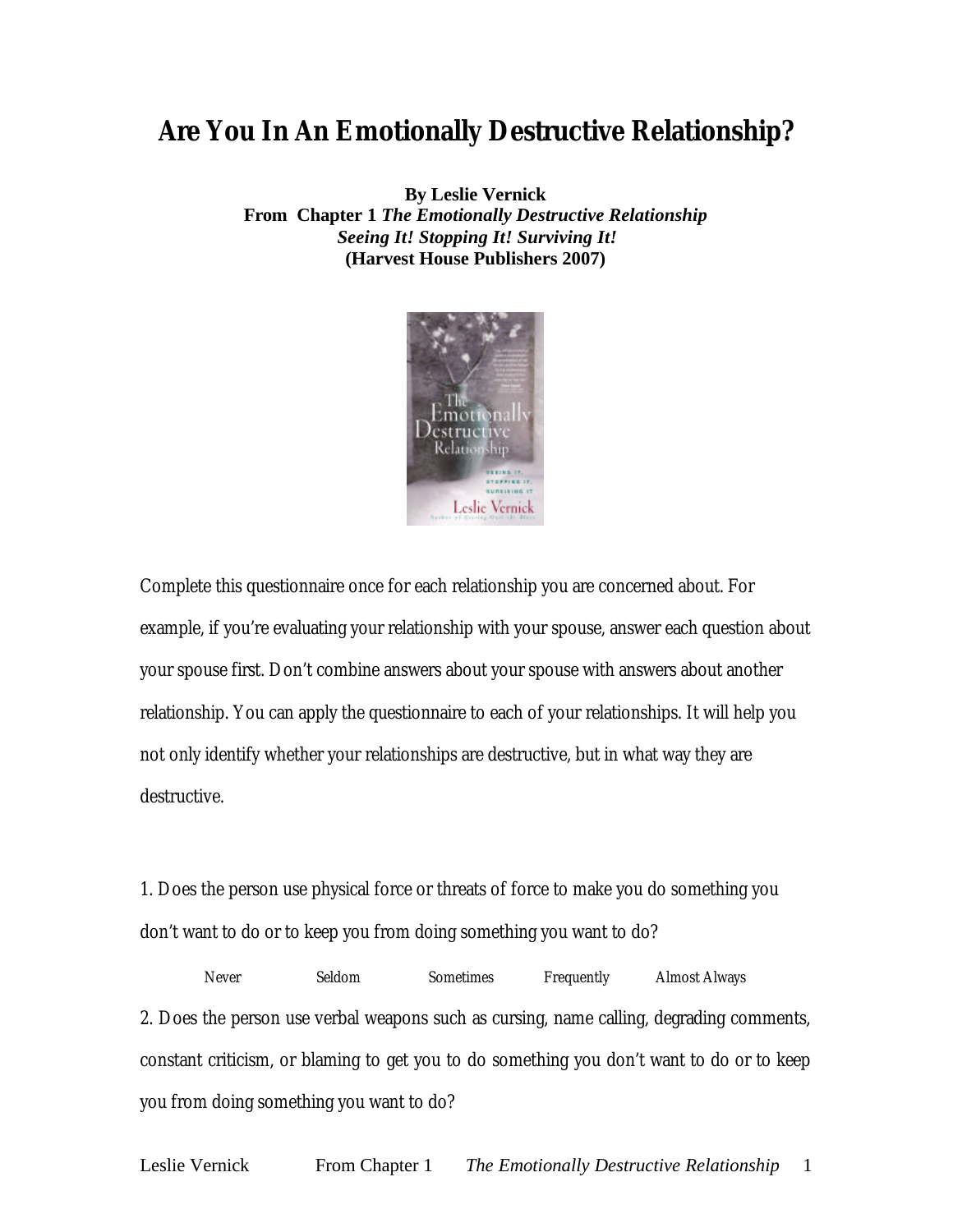|                                                                                              | Never                                            | Seldom | Sometimes | Frequently | <b>Almost Always</b>                                                                           |  |  |
|----------------------------------------------------------------------------------------------|--------------------------------------------------|--------|-----------|------------|------------------------------------------------------------------------------------------------|--|--|
|                                                                                              |                                                  |        |           |            |                                                                                                |  |  |
| 3. Does the person curse at you, call you names, humiliate you in public, or degrade you     |                                                  |        |           |            |                                                                                                |  |  |
|                                                                                              | when he or she is unhappy with something you do? |        |           |            |                                                                                                |  |  |
|                                                                                              | Never                                            | Seldom | Sometimes | Frequently | <b>Almost Always</b>                                                                           |  |  |
|                                                                                              |                                                  |        |           |            | 4. Does the person force or manipulate you to perform sexually in ways you do not want to?     |  |  |
|                                                                                              | Never                                            | Seldom | Sometimes | Frequently | <b>Almost Always</b>                                                                           |  |  |
|                                                                                              | 5. Do you ever feel afraid of the person?        |        |           |            |                                                                                                |  |  |
|                                                                                              | Never                                            | Seldom | Sometimes | Frequently | <b>Almost Always</b>                                                                           |  |  |
|                                                                                              |                                                  |        |           |            |                                                                                                |  |  |
|                                                                                              |                                                  |        |           |            | 6. Does the person yell, scream, curse, or hurt you physically when he or she is frustrated or |  |  |
| angry?                                                                                       | Never                                            | Seldom | Sometimes | Frequently | <b>Almost Always</b>                                                                           |  |  |
|                                                                                              |                                                  |        |           |            |                                                                                                |  |  |
| 7. Does the person threaten to alienate your children from you or use them to intimidate you |                                                  |        |           |            |                                                                                                |  |  |
| into giving in to what he or she wants?                                                      |                                                  |        |           |            |                                                                                                |  |  |
|                                                                                              | Never                                            | Seldom | Sometimes | Frequently | <b>Almost Always</b>                                                                           |  |  |
| 8. Are you afraid to disagree with the person?                                               |                                                  |        |           |            |                                                                                                |  |  |
|                                                                                              |                                                  |        |           |            |                                                                                                |  |  |
|                                                                                              | Never                                            | Seldom | Sometimes | Frequently | <b>Almost Always</b>                                                                           |  |  |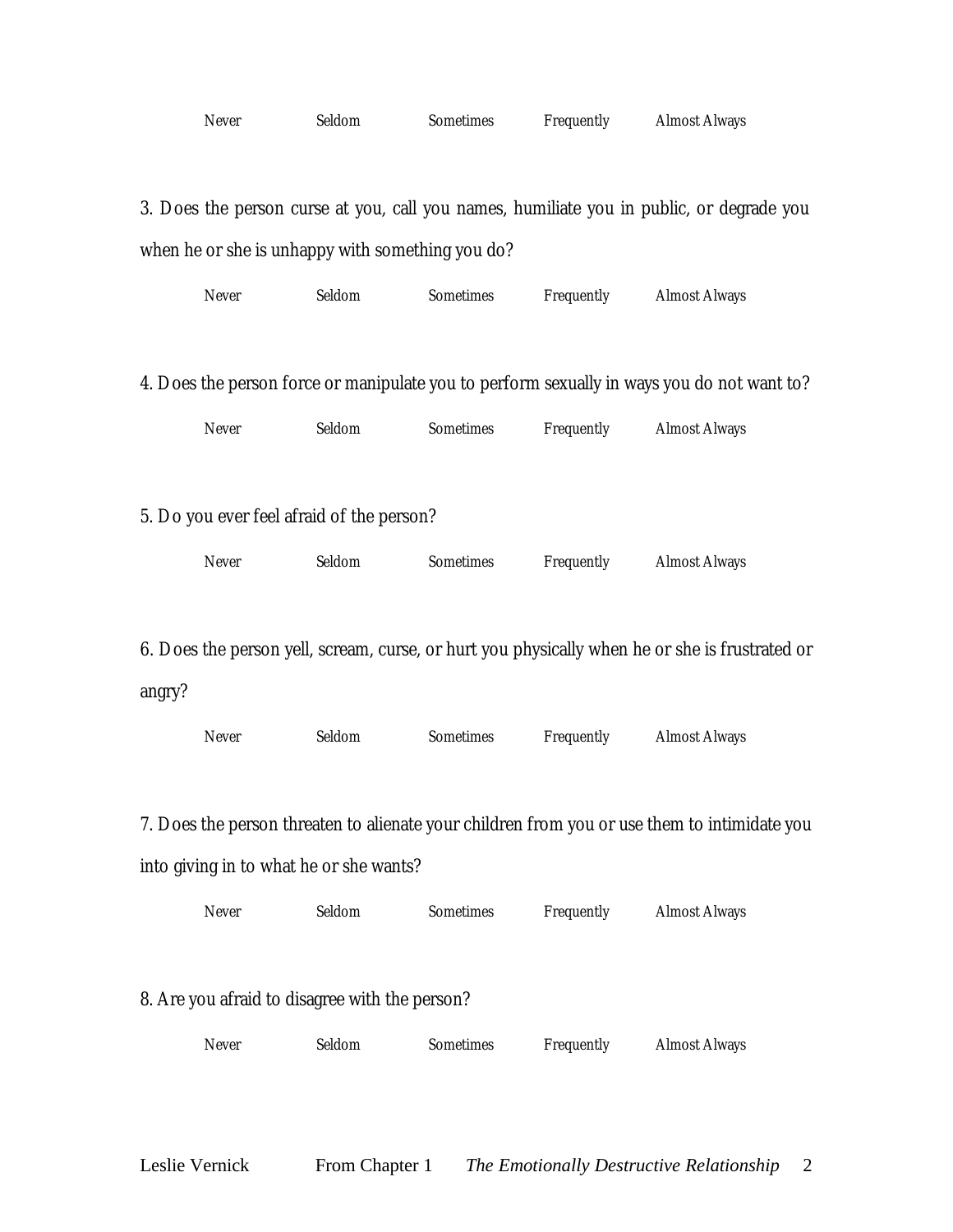|                                                                                           |                     |        |                                                                   |            | 9. When you share your thoughts and feelings about something important to you, does the        |  |
|-------------------------------------------------------------------------------------------|---------------------|--------|-------------------------------------------------------------------|------------|------------------------------------------------------------------------------------------------|--|
| person ignore you, make fun of you, or dismiss you?                                       |                     |        |                                                                   |            |                                                                                                |  |
|                                                                                           | Never               | Seldom | Sometimes                                                         | Frequently | <b>Almost Always</b>                                                                           |  |
|                                                                                           |                     |        |                                                                   |            |                                                                                                |  |
|                                                                                           |                     |        | 10. Are you verbally and/or physically abusive toward the person? |            |                                                                                                |  |
|                                                                                           |                     |        |                                                                   |            |                                                                                                |  |
|                                                                                           | Never               | Seldom | Sometimes                                                         | Frequently | <b>Almost Always</b>                                                                           |  |
|                                                                                           |                     |        |                                                                   |            |                                                                                                |  |
|                                                                                           |                     |        |                                                                   |            | 11. Does the person always think he or she is right to the point of arguing with you until you |  |
|                                                                                           | concede or give up? |        |                                                                   |            |                                                                                                |  |
|                                                                                           | Never               | Seldom | Sometimes                                                         | Frequently | <b>Almost Always</b>                                                                           |  |
|                                                                                           |                     |        |                                                                   |            |                                                                                                |  |
| 12. Does the person make most of your decisions for you?                                  |                     |        |                                                                   |            |                                                                                                |  |
|                                                                                           | Never               | Seldom | Sometimes                                                         | Frequently | <b>Almost Always</b>                                                                           |  |
|                                                                                           |                     |        |                                                                   |            |                                                                                                |  |
| 13. Does the person control the family money, giving you little or no say?                |                     |        |                                                                   |            |                                                                                                |  |
|                                                                                           | Never               | Seldom | Sometimes                                                         | Frequently | <b>Almost Always</b>                                                                           |  |
|                                                                                           |                     |        |                                                                   |            |                                                                                                |  |
| 14. Have you given up things that were important to you because the person pressured you? |                     |        |                                                                   |            |                                                                                                |  |
|                                                                                           | Never               | Seldom | Sometimes                                                         | Frequently | <b>Almost Always</b>                                                                           |  |
|                                                                                           |                     |        |                                                                   |            |                                                                                                |  |
|                                                                                           |                     |        |                                                                   |            | 15. Does the person pout or withdraw from you for extended periods of time when he or          |  |
| she is angry or upset with you?                                                           |                     |        |                                                                   |            |                                                                                                |  |
|                                                                                           |                     |        |                                                                   |            |                                                                                                |  |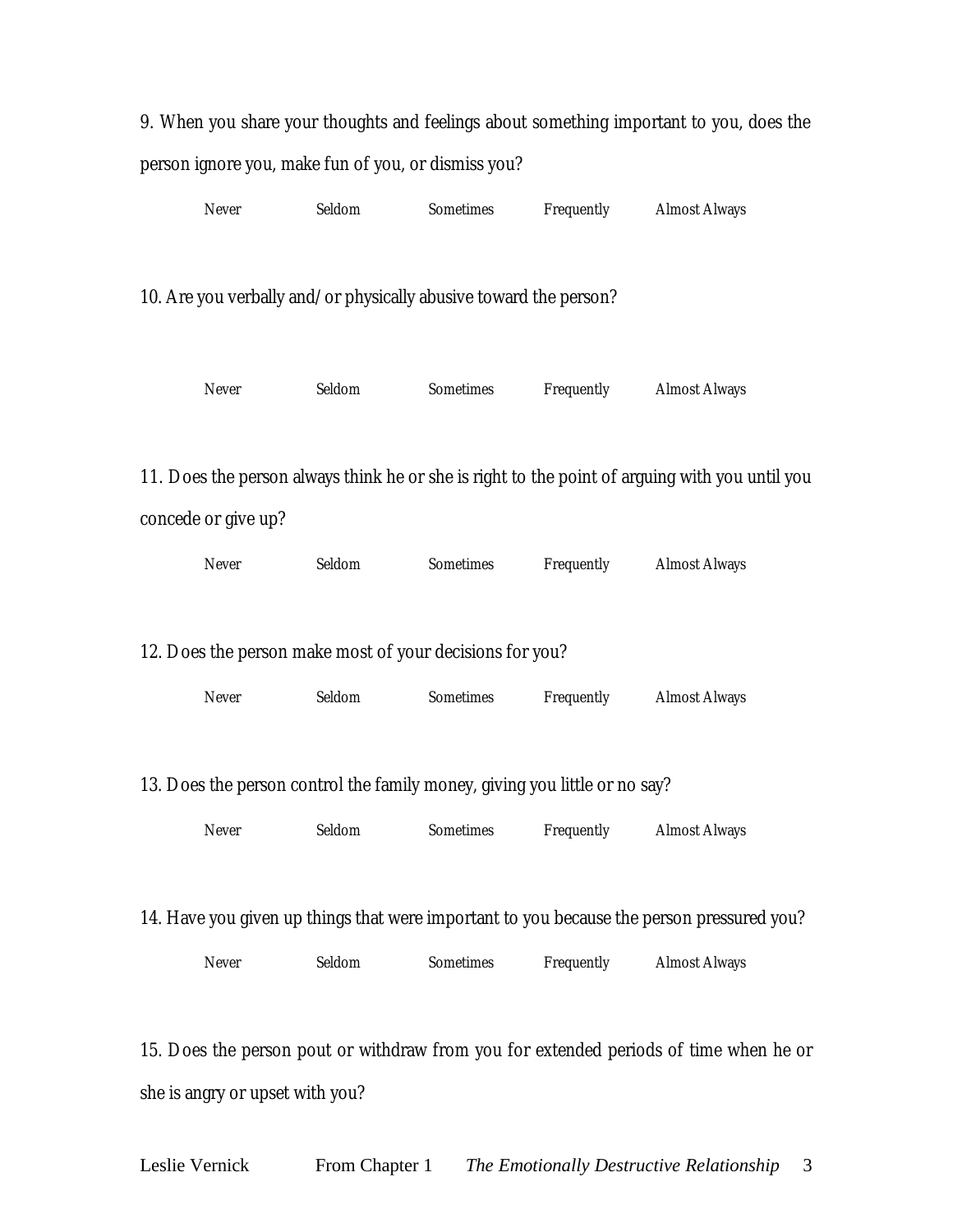| Never | Seldom | Sometimes | Frequently | <b>Almost Always</b> |
|-------|--------|-----------|------------|----------------------|
|-------|--------|-----------|------------|----------------------|

16. When you ask for a time out or don't want to talk about something anymore, does the person keep badgering you to engage?

|                                                                                         | Never                           | Seldom                                            | Sometimes                                                                  | Frequently | <b>Almost Always</b> |  |
|-----------------------------------------------------------------------------------------|---------------------------------|---------------------------------------------------|----------------------------------------------------------------------------|------------|----------------------|--|
|                                                                                         | 17. Does the person lie to you? |                                                   |                                                                            |            |                      |  |
|                                                                                         | Never                           | Seldom                                            | Sometimes                                                                  | Frequently | <b>Almost Always</b> |  |
|                                                                                         |                                 | 18. Have you observed the person lying to others? |                                                                            |            |                      |  |
|                                                                                         | Never                           | Seldom                                            | Sometimes                                                                  | Frequently | <b>Almost Always</b> |  |
|                                                                                         |                                 |                                                   |                                                                            |            |                      |  |
|                                                                                         |                                 |                                                   | 19. Does the person tell you something didn't happen when you know it did? |            |                      |  |
|                                                                                         | Never                           | Seldom                                            | Sometimes                                                                  | Frequently | <b>Almost Always</b> |  |
| 20. Does the person question or challenge your certainty of what he or she said or did? |                                 |                                                   |                                                                            |            |                      |  |
|                                                                                         | Never                           | Seldom                                            | Sometimes                                                                  | Frequently | <b>Almost Always</b> |  |
|                                                                                         |                                 |                                                   |                                                                            |            |                      |  |
| 21. Does the person depend on you to meet all his or her needs?                         |                                 |                                                   |                                                                            |            |                      |  |
|                                                                                         | Never                           | Seldom                                            | Sometimes                                                                  | Frequently | <b>Almost Always</b> |  |
|                                                                                         |                                 |                                                   |                                                                            |            |                      |  |
|                                                                                         |                                 |                                                   | 22. Do you feel more like a child than an adult in the relationship?       |            |                      |  |
|                                                                                         | Never                           | Seldom                                            | Sometimes                                                                  | Frequently | <b>Almost Always</b> |  |
|                                                                                         |                                 |                                                   |                                                                            |            |                      |  |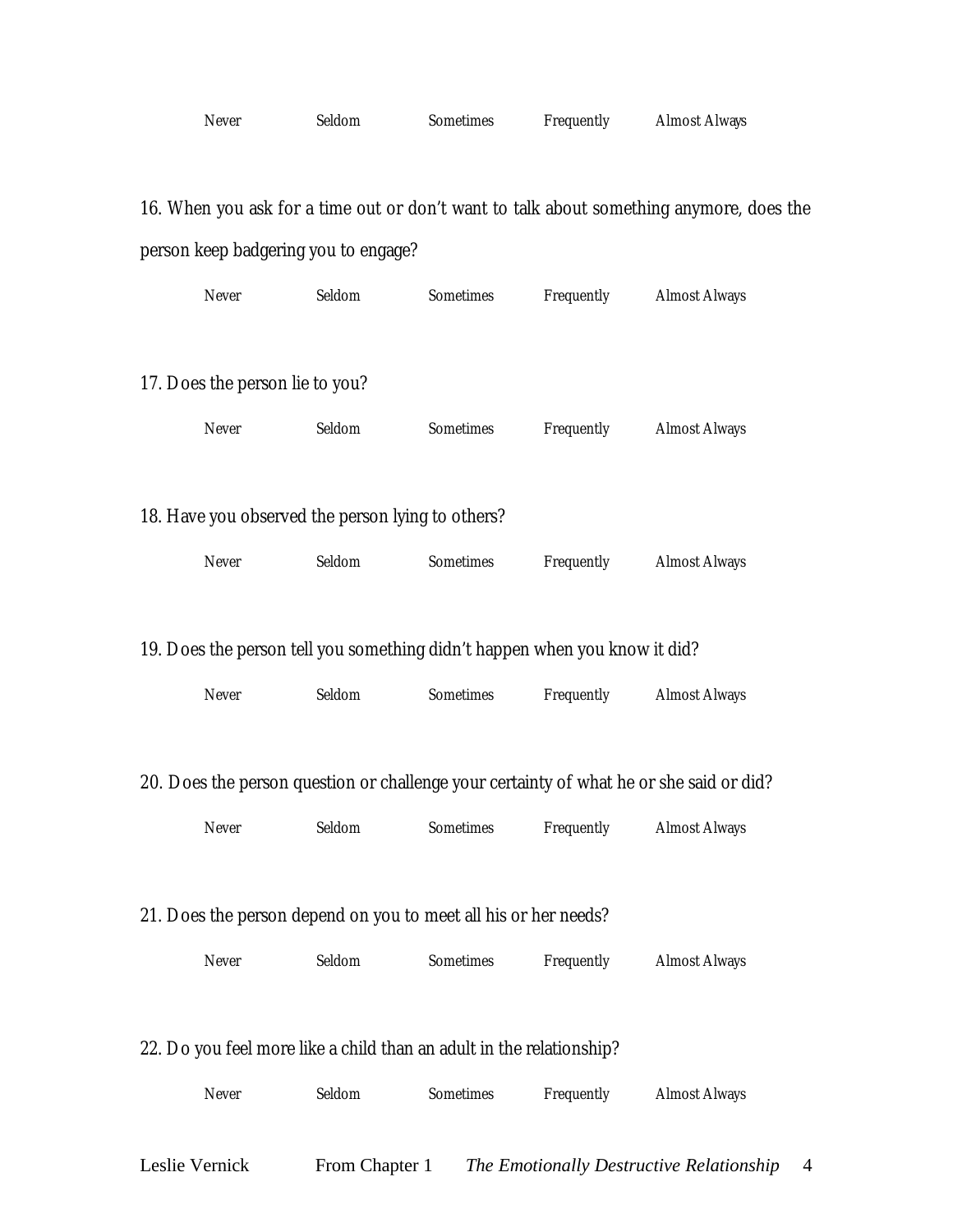23. Are you emotionally devastated when the person is upset with you or doesn't want to be in relationship with you?

| Never | Seldom | Sometimes                                                                  | Frequently | <b>Almost Always</b>                                                                       |  |
|-------|--------|----------------------------------------------------------------------------|------------|--------------------------------------------------------------------------------------------|--|
|       |        |                                                                            |            | 24. When you try to talk with the person about your feelings or something that's bothering |  |
|       |        | you, do you end up feeling like the trouble is entirely your fault?        |            |                                                                                            |  |
| Never | Seldom | Sometimes                                                                  | Frequently | <b>Almost Always</b>                                                                       |  |
|       |        |                                                                            |            | 25. When the person does something wrong, does he or she blame you or anyone else for it?  |  |
| Never | Seldom | Sometimes                                                                  | Frequently | <b>Almost Always</b>                                                                       |  |
|       |        |                                                                            |            | 26. Does the other person make excuses for his or her behavior (anger, jealousy, lies)?    |  |
| Never | Seldom | Sometimes                                                                  | Frequently | <b>Almost Always</b>                                                                       |  |
|       |        | 27. Do you feel loved and cared for in the relationship?                   |            |                                                                                            |  |
| Never | Seldom | Sometimes                                                                  | Frequently | <b>Almost Always</b>                                                                       |  |
|       |        | 28. Can you safely express an opinion that is different from the person's? |            |                                                                                            |  |
| Never | Seldom | Sometimes                                                                  | Frequently | <b>Almost Always</b>                                                                       |  |
|       |        | 29. Does the person show interest in you and your needs?                   |            |                                                                                            |  |
| Never | Seldom | Sometimes                                                                  | Frequently | <b>Almost Always</b>                                                                       |  |

Leslie Vernick From Chapter 1 *The Emotionally Destructive Relationship* 5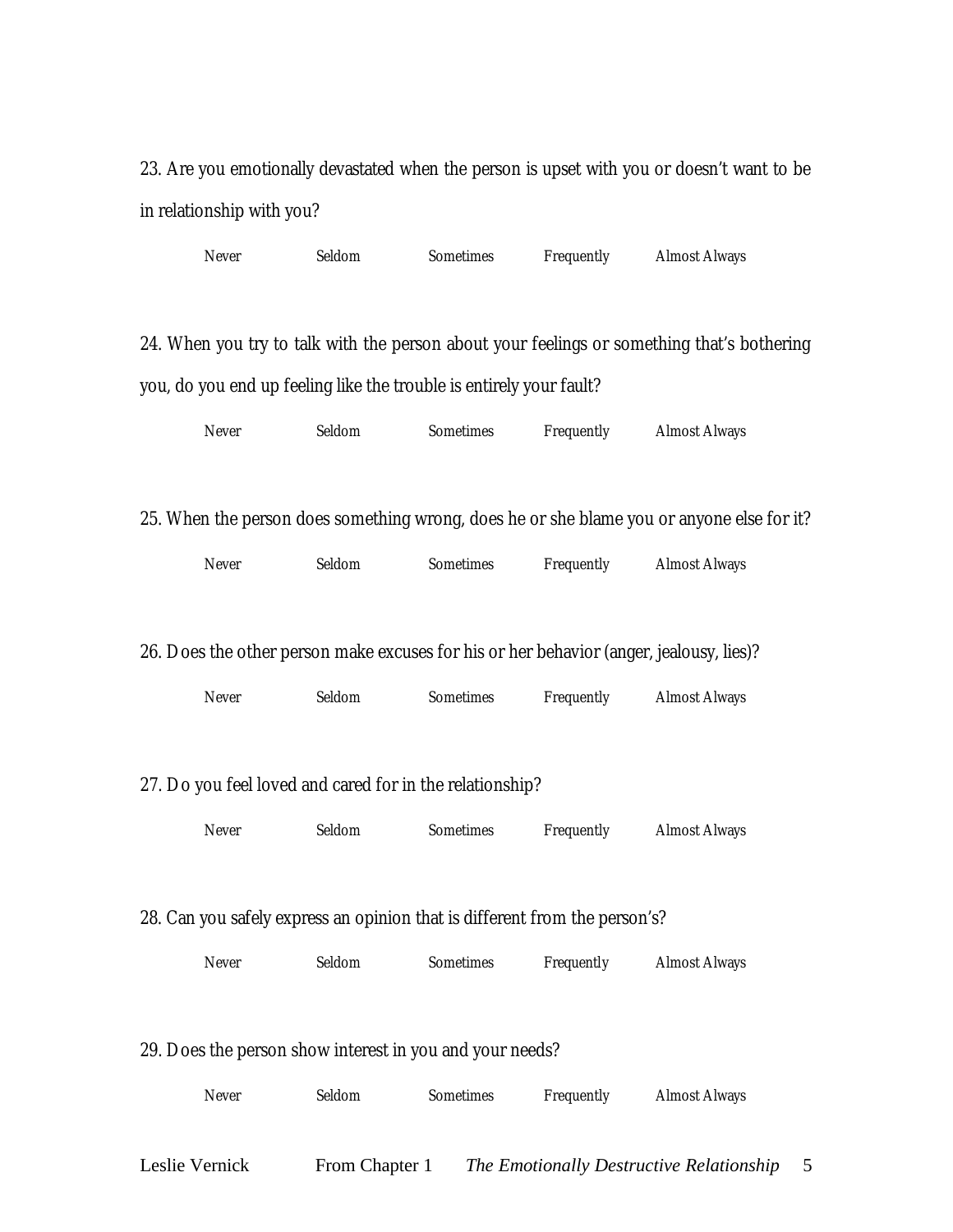| Never | Seldom | <b>Sometimes</b> | Frequently | <b>Almost Always</b> |
|-------|--------|------------------|------------|----------------------|

30. Are you able to express your honest thoughts and feelings with the person?

31. When the person does something wrong, does he or she admit it and take responsibility for it?

| Never | Seldom | Sometimes | Frequently | <b>Almost Always</b> |
|-------|--------|-----------|------------|----------------------|
|-------|--------|-----------|------------|----------------------|

If you answered any question up through question 25 with anything other than *never,* you are likely in an unhealthy relationship. If you answered most questions with *sometimes*, *frequently*, and/or *almost always*, you are definitely in a destructive and likely an abusive relationship. Now go back and look at which questions in particular you answered with any answer other than *never.*

**Questions 1–16** describe the main characteristics of an abusive relationship where the abuser's desire for power and control is at the root. If answering this questionnaire has revealed to you that you are in an abusive relationship, please seek appropriate help from those in your church or community who are experts in helping victims of abusive relationships. You will find information about various resources in Appendix 2. If you answered *seldom* to any question in this group, you still may be in danger, depending upon the severity of the abuse. Once a year is seldom, but it is still too often in a long-term relationship such as a marriage.

**Question 10** looks in particular for patterns of mutual abuse. If you answered this question with *frequently* or *almost always*, then your relationship might be more mutually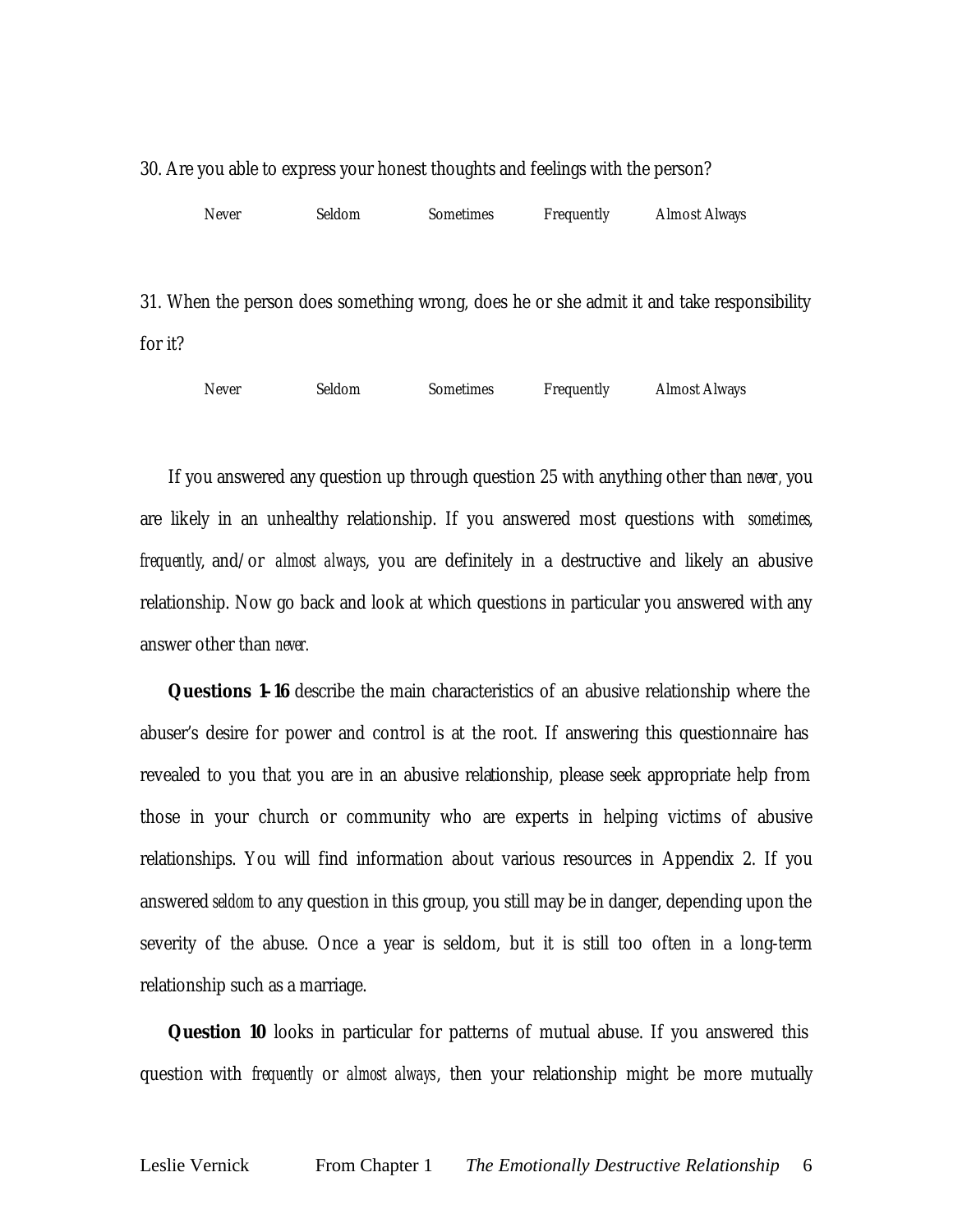abusive. Review questions 1–16 and ask them about yourself. Are you engaging in the same abusive behaviors that you cite in the other person?

**Questions 11–17** reflect less obvious ways in which the relationship may be controlling. That does not mean it is not abusive, but if you answered *never* to questions 1–9, you may be in a controlling relationship that is not obviously abusive.

**Questions 17–20** describe a relationship where deceit is present. If most of your answers reflect problems in this area, your relationship is built on lies and it is unstable. You cannot trust someone who does not tell you the truth. Without trust, no relationship can endure.

**Questions 21–23** describe a relationship that is overdependent.

**Questions 24–26** describe a person who does not take personal responsibility for behavior or wrongdoing.

Stop here and name some of the specific destructive elements in your relationship with this particular person. Is there physical, verbal or sexual abuse? How about controlling behaviors and attitudes? Is there more mutual abuse? Are you too dependent? Is there deceit or a lack of personal accountability or responsibility?

**Questions 27–31** describe the basic elements of a healthy relationship. If you answered *never* or *seldom* to any of these questions, your answers indicate that your relationship is unhealthy and probably destructive.

Right now you may feel overwhelmed and frightened. These feelings are normal for anyone facing difficult truths. If you want to become healthier and have better relationships, I want to assure you that you can begin working on your part.